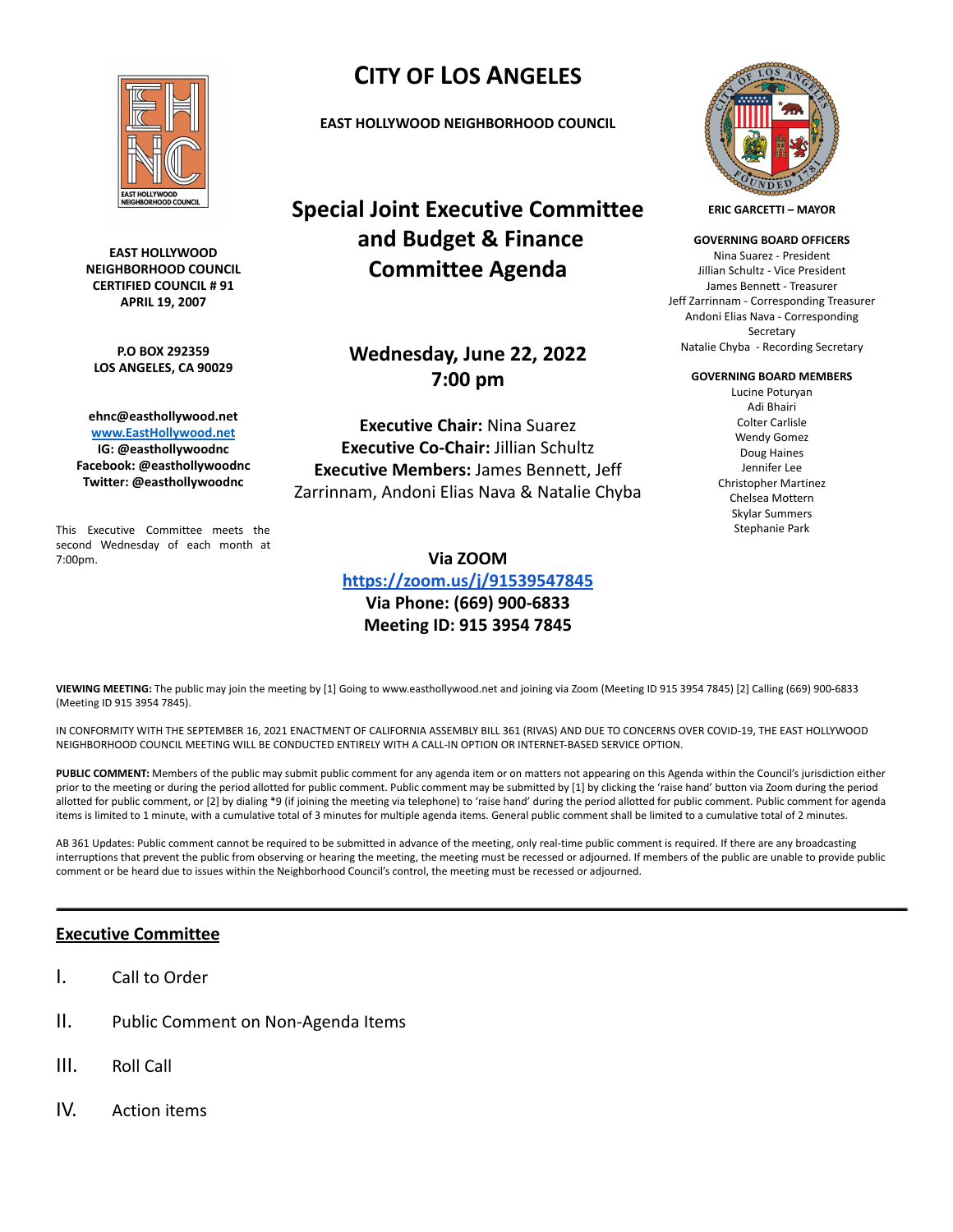A. **Discussion and possible action** regarding agenda items that have been submitted. (Nina Suarez).

B. **Discussion and possible action** on Letter of the resignation of Ninoska Suarez from East Hollywood Neighborhood Council

- V. Committee member announcements & updates
- VI. Adjournment

## **Budget & Finance Committee**

- VII. Call to Order
- VIII. Public Comment on Non-Agenda Items
- IX. Roll Call
- X. Action items
	- A. **Discussion and review** of MER May 2020.
	- B. **Discussion and possible action regarding** Administrative Packet 2022-2023
- XI. Committee member announcements & updates
- XII. Adjournment

**AGENDAS & PUBLIC COMMENT**: Public comments on agenda items will be heard when the item is considered. Public comments on other matters within the council's jurisdiction may be made during the Public Comment period. Public comments are limited to two minutes per speaker. Action may be taken on any agenda item except Public Comment, announcements and reports. Actions may be reconsidered only if a motion for reconsideration is adopted at the same meeting where the action was taken. You may request a copy of printed materials that are distributed at the meeting. You may record the meeting by audio, video or photographic means as long as it is not disruptive. Meeting notices and agendas are posted at various locations (see list below). If you believe the council is not following the law or its own rules you may file a grievance in writing with copies to both the Chair and the Secretary. Please be respectful of others, even when you differ with them.

AB 361 Updates: Public comment cannot be required to be submitted in advance of the meeting, only real-time public comment is required. If there are any broadcasting interruptions that prevent the public from observing or hearing the meeting, the meeting must be recessed or adjourned. If members of the public are unable to provide public comment or be heard due to issues within the Neighborhood Council's control, the meeting must be recessed or adjourned.

**COUNCIL PROCESS**: Everyone who lives, works, owns property, attends school, is a member of a faith organization or works in a non-profit organization that provides services within the boundaries of the East Hollywood Neighborhood Council is a "stakeholder." All stakeholders are members of the Council. Stakeholders elect a Governing Board to represent them. This Board is recognized as the decision-making entity by the City of Los Angeles and was elected on March 31, 2019. While the Board is an official decision-making entity, meetings are conducted as much as possible in a town hall format. Committees are open to anyone with an interest in East Hollywood. The East Hollywood Neighborhood Council depends on the active public participation of its diverse, dynamic and unique community for its success.

POSTING SITES: Meeting notices and agendas are posted at the following locations within East Hollywood (three days in advance for regular meetings and one day in advance for special meetings). The official posting is at **The Hollywood Hotel**, 1160 N. Vermont Avenue and on our website at www.easthollywood.net. The agenda may also be posted at: (1) **Armen Realty**, 5111 W. Santa Monica Boulevard (2) **Stakeholder Residence**, 772 N. Kenmore (3) **Against The Stream**, 4300 W. Melrose. You can also receive our agendas via email by subscribing to L.A. City's Early Notification System (ENS).

**NOTICE TO PAID REPRESENTATIVES**: If you are compensated to monitor, attend, or speak at this meeting, City law may require you to register as a lobbyist and report your activity. See Los Angeles Municipal Code Section 48.01 et seq. More information is available at ethics.lacity.org/lobbying. For assistance, please contact the Ethics Commission at (213) 978-1960 or ethics.commission@lacity.org

**THE AMERICAN WITH DISABILITIES ACT:** As a covered entity under Title II of the Americans with Disabilities Act, the City of Los Angeles does not discriminate on the basis of disability and, upon request, will provide reasonable accommodation to ensure equal access to its programs, services and activities. Sign language interpreters, assistive listening devices and other auxiliary aids and/or services, may be provided upon request. To ensure availability of services, please make your request at least 3 business days (72 hours) prior to the meeting by contacting the Department of Neighborhood Empowerment by calling (213) 978-1551 or email: NCsupport@lacity.org

**PUBLIC ACCESS OF RECORDS:** In compliance with Government Code section 54957.5, non-exempt writings that are distributed to a majority or all of the board in advance of a meeting may be viewed at <http://www.easthollywood.net> or at the scheduled meeting. In addition, if you would like a copy of any record related to an item on the agenda, please contact Andoni Elias Nava, [andonieliasnava@easthollywood.net.](mailto:andonieliasnava@easthollywood.net)